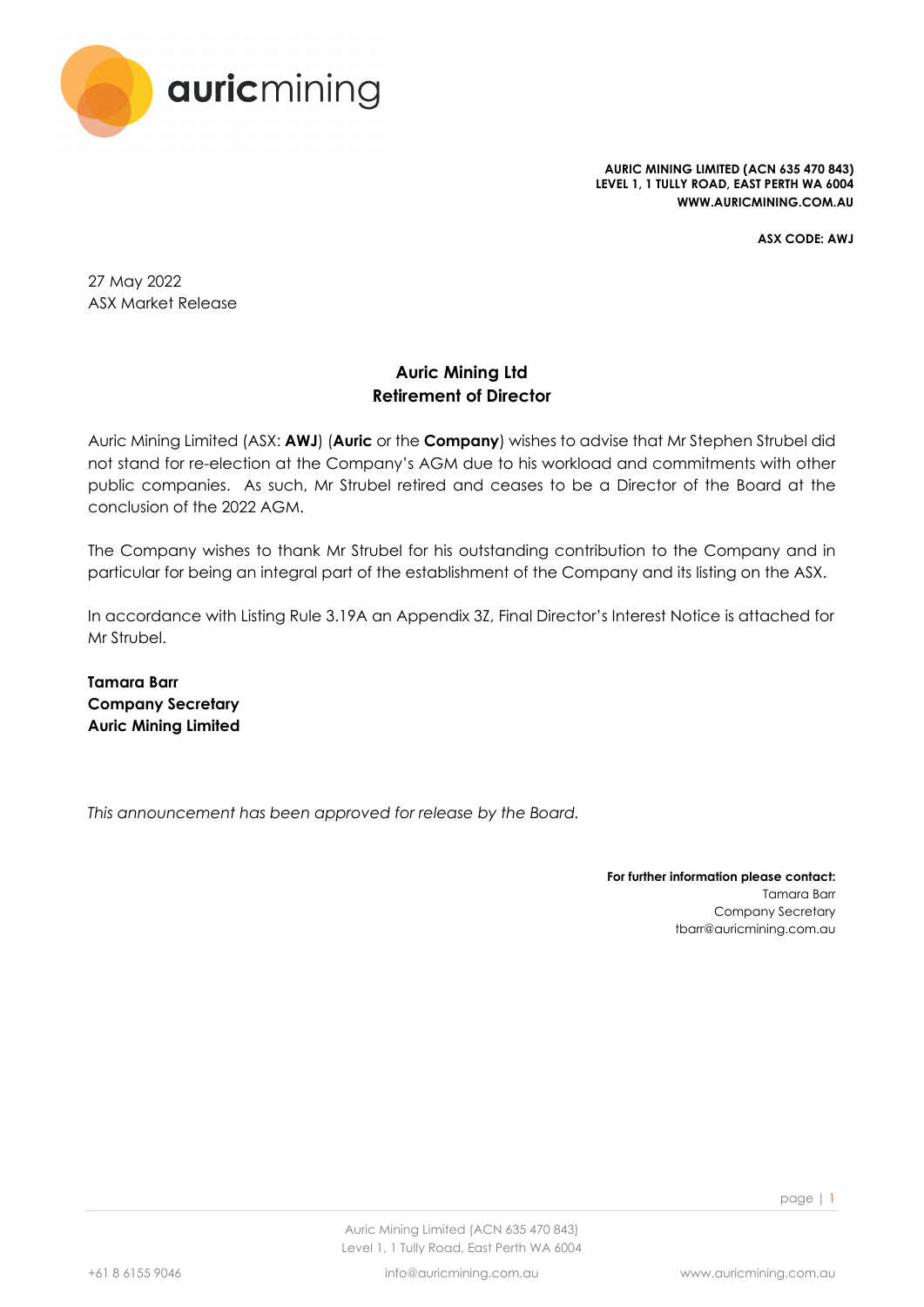*Rule 3.19A.3*

# **Appendix 3Z**

## **Final Director's Interest Notice**

*Information or documents not available now must be given to ASX as soon as available. Information and documents given to ASX become ASX's property and may be made public.*

Introduced 30/9/2001.

| Name of entity | Auric Mining Ltd |
|----------------|------------------|
| <b>ABN</b>     | 29 635 470 843   |

We (the entity) give ASX the following information under listing rule 3.19A.3 and as agent for the director for the purposes of section 205G of the Corporations Act.

| Name of director                         | <b>Stephen Rodney Strubel</b> |  |
|------------------------------------------|-------------------------------|--|
| Date of last notice                      | 12 February 2021              |  |
| Date that director ceased to be director | 27 May 2022                   |  |

#### **Part 1 – Director's relevant interests in securities of which the director is the registered holder**

*In the case of a trust, this includes interests in the trust made available by the responsible entity of the trust*

Note: In the case of a company, interests which come within paragraph (i) of the definition of "notifiable interest of a director" should be disclosed in this part.

| <b>Number &amp; class of securities</b> |                   |                    |  |  |
|-----------------------------------------|-------------------|--------------------|--|--|
| Holder                                  | <b>ORD Shares</b> | <b>Other Class</b> |  |  |
| N/A                                     |                   |                    |  |  |

<sup>+</sup> See chapter 19 for defined terms.